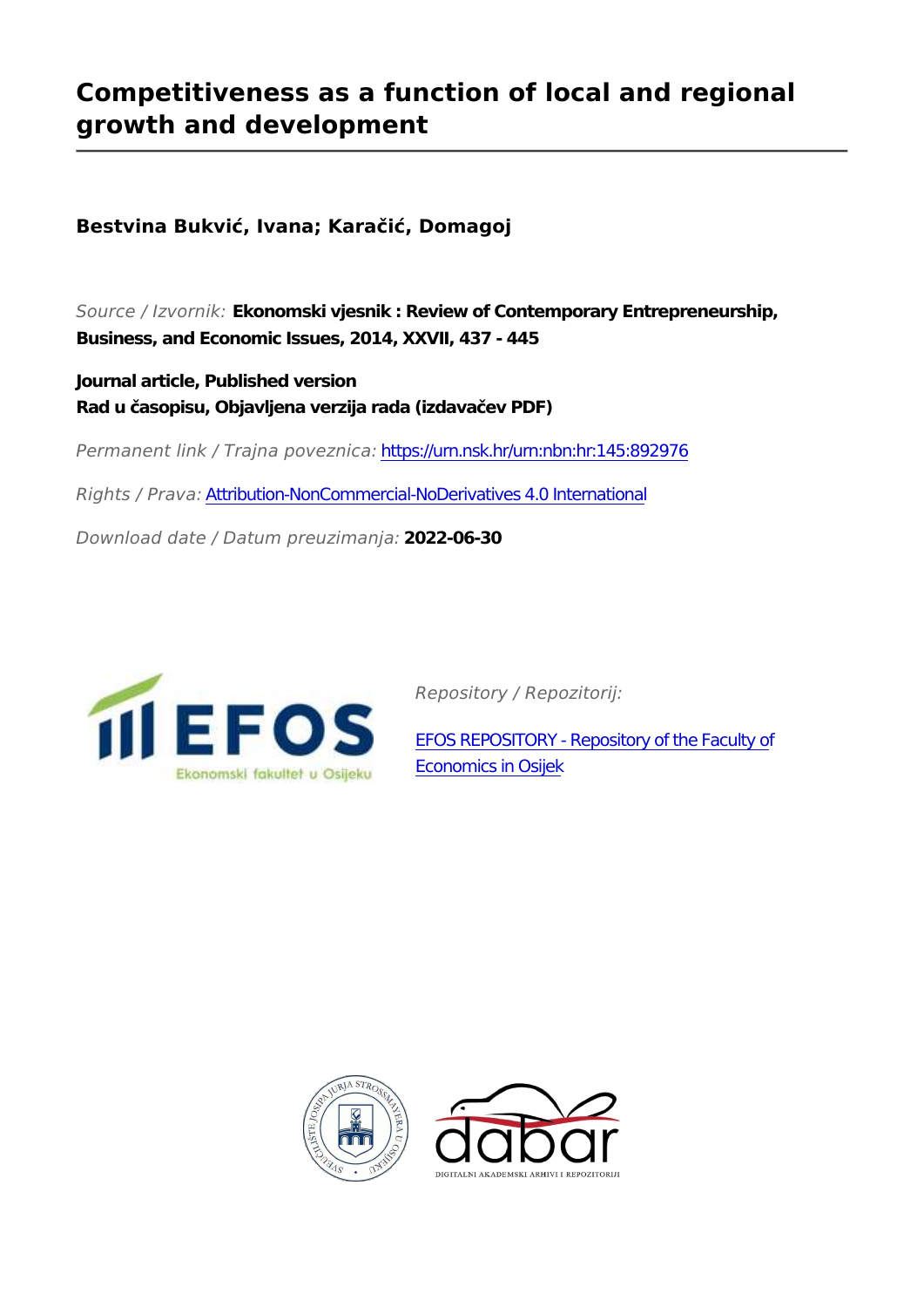*Ivana Bestvina Bukvić Zagrebačka banka d.d. Trg bana Josipa Jelačića10, 10 000 Zagreb ivana.bestvina.bukvic@os.htnet.hr*

*Domagoj Karačić Josip Juraj Strossmayer University of Osijek Faculty of Economics in Osijek Gajev trg 7, Osijek dkaracic@efos.hr*

*UDK 330.322:332.12](497.5) Review article*

*Received: October 21, 2014 Accepted for publishing: December 5, 2014*

# **COMPETITIVENESS AS A FUNCTION OF LOCAL AND REGIONAL GROWTH AND DEVELOPMENT\***

#### **Abstract**

Each economic entity, institution and individual has the responsibility of contributing to the economic development in its region. Creating conditions for the development and empowerment of the business sector are activities that in the long run lead to the strengthening of not only certain economic sectors, but the entire region. In the recent period sources from EU funds for co-financing of capital projects have become available to investors. Given the uncertainty in business conditions, investors' poor capitalization, lack of business profitability and, in terms of profitability and risk, lack of high-quality capital projects, the benefits of these resources are insufficient and/or inadequately used. The aim of this paper is to analyse the strength and capabilities of Croatian companies for financing and implementation of high-quality capital projects. For this purpose, this paper will present the results of research of financial position of selected companies in 2012. Also, it presents the results of research from 2011 that examined the reality of projections of later activated investment projects. These results are the basis for a conclusion about the ability of management, in the analysed region, to make realistic plans and carry out high-quality capital projects.

**Keywords:** capital projects, financial position of the company, growth and development of the region

#### *1. Introduction*

This paper aims to present the dynamics of growth and development in the local and regional environment. In this case the concept of growth and development of small and medium-sized enterprises is comparable to the success of implementation of the development strategy of the regulator. This analysis can be conducted using the criterion of competitiveness. For the purpose of this research, an analysis of the financial position of small, medium and large enterprises has been carried out. The research included SMEs, operating in 2012 on Croatian territory. The sample covers 5,957 companies with turnover between 25,000 to 370,000 euros and employing an average of 55 people. This paper explores strategies for local and regional development and growth at the national level on the example of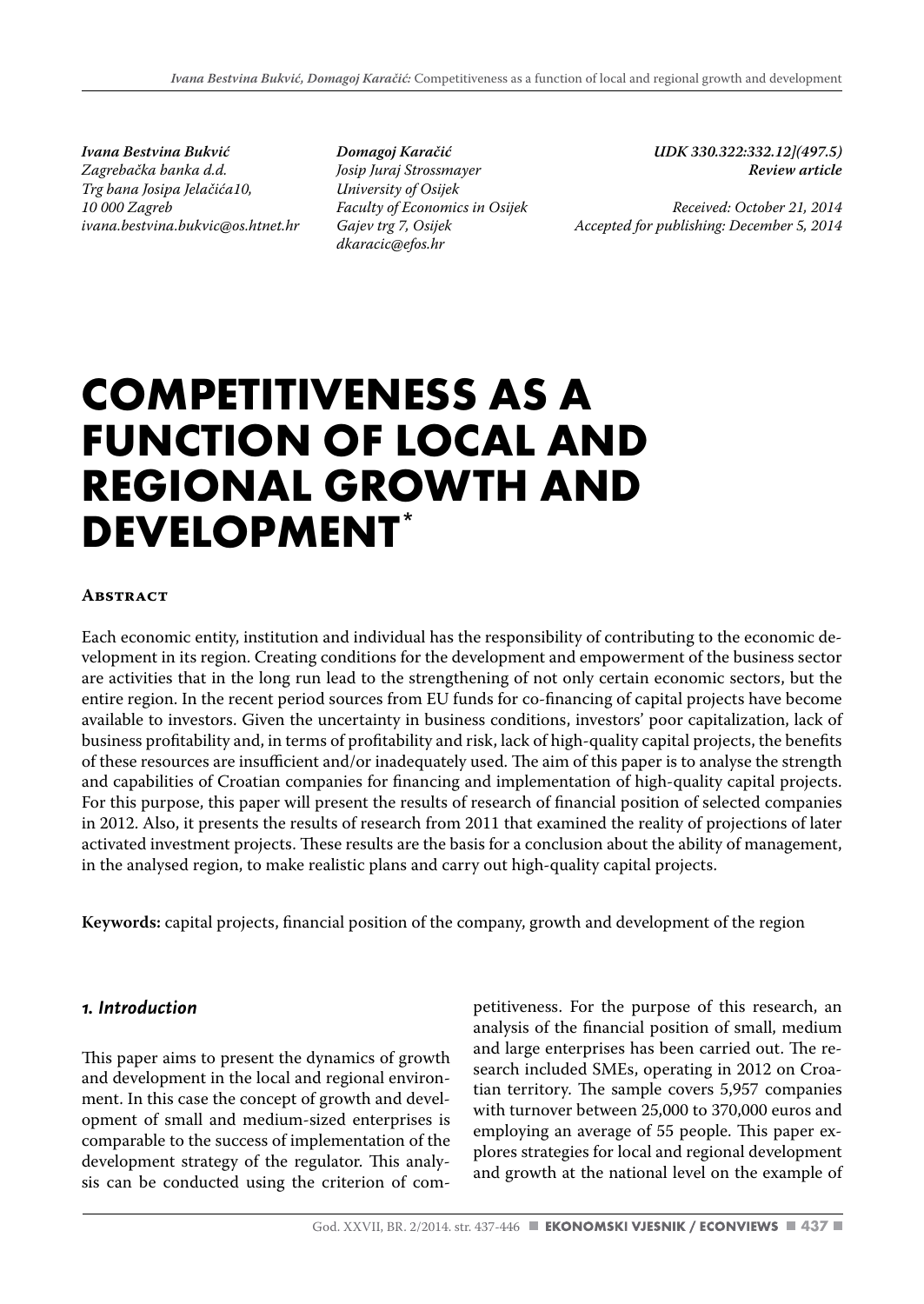the Republic of Croatia and Europe 2020 strategy. The main focus of this paper is the framework of the activities that are planned to be implemented until 2020. Improvement of the competitive framework of all EU member states, which should have a strong influence on local and regional development, together with examples of the analysed SMEs in Croatia, will provide more specific conclusions regarding the implementation of the strategies.

#### *2. Strategy of local and regional development and growth - with emphasis on capital projects*

Conceptually, the primary strategy of growth and development, since the Republic of Croatia became a member of the European Union, arises from guidelines and strategies defined by the European Union at the level of all member states. In the context of Europe 2020 all member states should put the emphasis on the economy, with an effort to achieve a synergistic effect and impact on improving results in the field of employment and productivity. The same problem and need is recognised in Slavonia, where according to all economically comparable criteria this region is ranked very low compared to other regions in Croatia. It is clear that the problems of local and regional development and growth are identical to those that occur at the national and supra national level, especially in terms of growth and development. It is certain that inequality between countries, within countries and between regions is more and more pronounced. In simple terms, globalization affects countries and regions in different ways. For less powerful countries in the region, globalization is a process that is happening to them and to which they must react. To a certain extent, less powerful countries will have to decide whether or not to accept the rules of more powerful countries, although in today's global economy they have little choice but to accept them (Hurrell, Woods, 2000). In accordance with the defined priorities, the emphasis is on achieving cohesion growth, which is based on smart, sustainable and inclusive growth (Europe 2020, A strategy for smart, sustainable and inclusive growth, 2010). Each component stands for the economy that, through knowledge and innovation, is trying to use resources and potential that would geographically link less and more developed areas and thus set the foundations for more competitive market and influence employment growth. Europe as a global participant has to use the potential and capacity to adapt to the weakened environment in terms of increased age of the population and the increasing competitiveness of other global actors. The EU gave specific recommendations on economic activities that have to be undertaken at the national level in the next period. Above all, necessity to improve the stability of the business environment was recognised, with the focus on small and medium-sized enterprises that should be more innovative in comparison to other companies. This recommendation is initially aimed at improving the conditions regarding the intellectual property and the ownership of promising business ideas. On the other hand, the need for reduced administrative burdens imposed on companies implies the need for improving the quality of business legislation. The improvement of inter-sectoral cooperation (enhancing the position of the industry) would improve the position of EU member states by making them leaders of global sustainable development. The Republic of Croatia has, in line with strategies and recommendations defined by Europe 2020, strived to define the plan of investment and capital projects in order to follow the trends that are in accordance with the EU recommendations. The Investment Plan envisages the growth of gross investment of public state and the general government, the growth of investment of public sector, increased absorption of EU funds, increased foreign capital inflows through FDI, maintaining the current level of public spending with a tendency of slight increase and an increase of exports with the improvement of competitiveness of the domestic economy (Investment Plan of the Republic of Croatia for 2014, 2013).

Accordingly, some legislative (Act on Investment Promotion and Development of Investment Climate, 2012) and implementative activities for attracting the investments have been introduced, enabling formulation of the prospective framework of regional growth and development - incentive taxes and duties, incentives for employment and other types of expenditure associated with capital and labour-intensive investment projects, with special emphasis on strategic projects attempting to directly influence the increase of the employability, which would contribute to the development of production and services, implementation of new technologies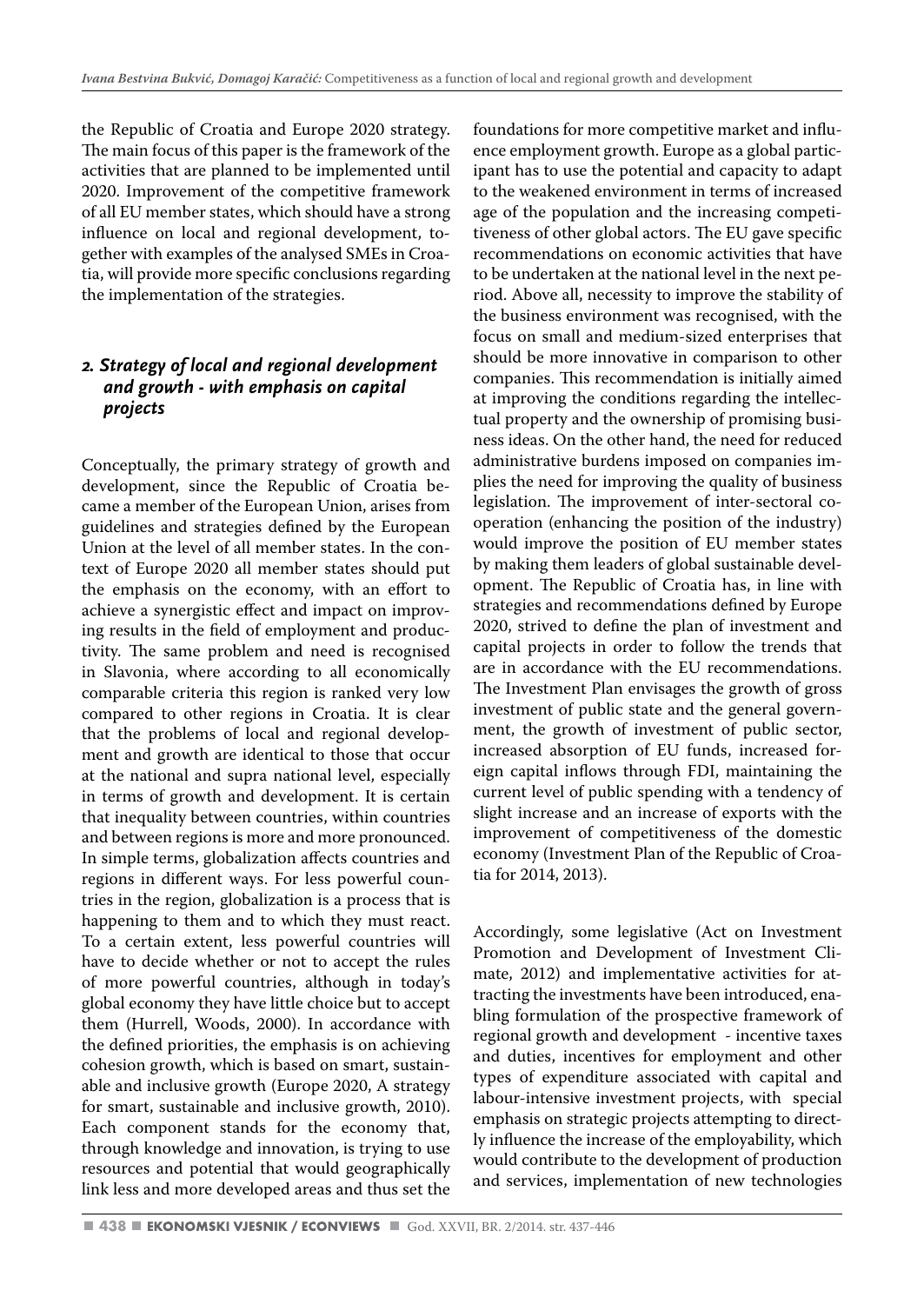and creation of a competitive environment at the micro and macro level. This criterion is focused on specific major capital investment expenditure that derives from individual investments or those co-financed by the EU funds. The criteria clearly specify what is considered as a capital project and investment, and also what is considered to be an increase of added value in terms of the employability, or development of industry in some less developed regions. Major benefits in terms of capital investments in less developed regions in the Republic of Croatia have been defined (Act on Strategic Investment Projects of the Republic of Croatia, 2013):

- the value of total capital investment expenditure is HRK 150,000,000.00 or higher;
- possibility of co-financing from the funds and programs of the European Union, with the total capital expenditure of the project amounting to HRK 75,000,000.00 or higher;
- undeveloped areas (mainly areas of the ASSC) where the total value of capital investment expenditure is HRK 20,000,000.00 or higher;
- on the islands, where the total value of capital investment expenditure is HRK 20,000,000.00 or higher;
- for projects in agriculture and fisheries, where the total value of capital investment expenditure is HRK 20,000,000.00 or higher.

Capital investments have certain specifics regarding the financing, stressing the necessity of overall financial planning. The most common sources of financing capital investments are associated with borrowing or issuing bonds, but it can also be associated with co-financing through EU funds or other specific financial institutions. Capital investments in the conditions of uncertain economic environment require a broader view of the analysis of investment flows, where critical variables can significantly affect the viability of investment. Frequent critical variables depend on the amount of investment costs, cost of materials, selling price, correlation of production volume and sales, and timescale of construction and start of operation. Justification and feasibility of a capital project can be determined with elimination criteria, functional criteria and descriptive criteria. The definition of capital projects (Budget Guide for Citizens, 2003) gives a more direct definition of capital project and is associated with investment companies both in public and private sectors. The definition is focused on the fact that capital projects include all projects whose design or construction takes longer than one year, with expected return in the years following the execution or construction.

In terms of volume, capital projects are infrastructure facilities with social benefit, and most of them are: schools, hospitals, highways, bridges and similar structures. The role of capital projects within the regional and local government, as well as private companies, is extremely important since they represent a model of financing with a significant impact on the local and regional development. The regional development policy in the Republic of Croatia (Regional Development Strategy of the Croatia 2011 - 2013, 2010) defines three objectives: development concepts of counties and statistical regions, development of the supported regions and the development of the border regions in terms of development of competitiveness. These strategic objectives do not include anything more than interconnection of regional and territorial framework, either with harmonization of the development needs with national interests, or with the concept of connecting with all institutional stakeholders at all territorial levels. This model of defining the regional development strategy is not promising, because it is not focused on real implementation activities. The utility of this strategy is best reflected in the shortcomings and weaknesses that are present in certain local and regional areas. Development difficulties in the regional and local public sector are slowing down socio-economic development and at the same time influence the perspective of SMEs. Factors that have an adverse impact on the status of SMEs in Slavonia are: underdevelopment of basic and business infrastructure, high unemployment, slow process of restructuring, low tech production and low level of use of new technologies, high level of gray economy, low levels of income of local government units (Regional Development Strategy of the Republic of Croatia 2011 - 2013, 2010). In the Republic of Croatia, integrated planning of development projects at regional and local levels is still not sufficiently accepted.

With integrated planning, based on strategic goals and strategic priorities, an action plan has to be adopted, with appropriate measures for achieving clearly defined priorities, including planning and funding sources. (Evaluation of the system of strategic planning and financing possibilities of counties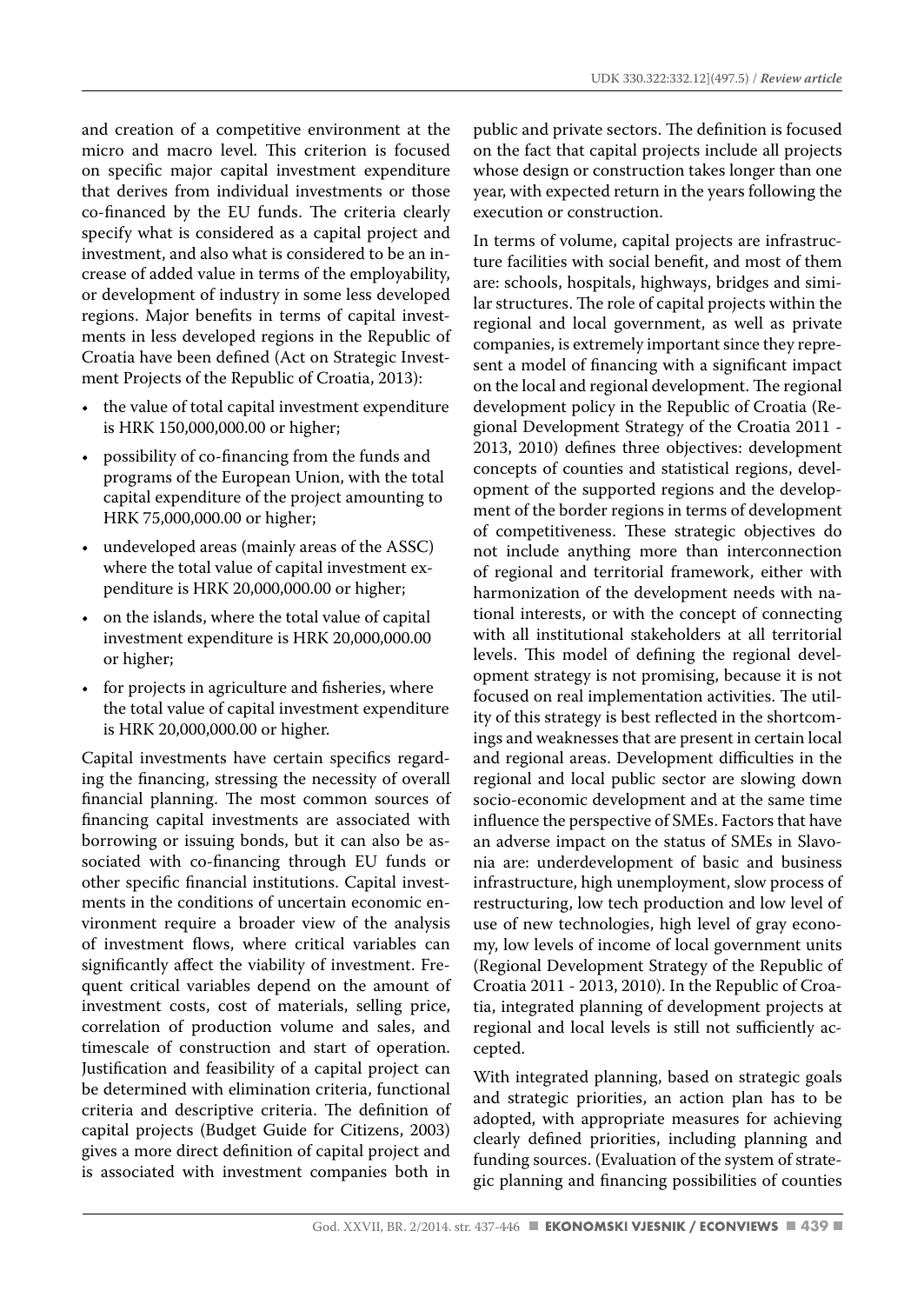and local government units in the context of the implementation of regional development policy of the Republic of Croatia, 2012). The region of Slavonia, with its geographical potential and potential businesses, compared to other geographical and administrative parts of Croatia, is least competitive. It is important to determine the framework of regional development that will generate a series of competitive activities (not competitiveness strategies) towards other regions, especially in the segment of small and medium enterprises, the development of business infrastructure and encouragement of investments since companies lack technological development and pursue traditional industrial activities which are primarily based on agriculture. Lack of orientation towards research and development is one of the problems, given that companies in the segment of industry, business and financial services are oriented towards more attractive geographic and administrative areas. The lack of key competencies (Prahalad et al., 1994) in the form of quality management of complex business processes, integration of differential technology and cohesion of learning and knowledge in the vertical structure of enterprises are potential weaknesses in the functioning of the companies in Slavonia. In accordance with this, there is no indication of feasible solutions concerning improvements in the growth and development of regional areas, as well as creating competitive environment of the analysed company. The strategic framework for regional development and the development of enterprises are one-dimensional and focused on institutional activities. The methodology shows the current situation, the real dynamics of the functioning of local and regional environment, but only in the sphere of the public sector. All the above is a good strategic framework that defines the functioning of activities of the public sector, however, the Regional Development Strategy of the Republic of Croatia gives very little information about the activities related to private sector. The strategy shows us that too many government entities are involved in the development of the economy: state agencies, funds, institutes and agencies. It is evident that there is no clear terminology and strategic guidelines that would impact the private sector companies.

*The reasonable man adapts himself to the world; the unreasonable one persists in trying to adapt the world to himself. Therefore all progress depends on the unreasonable man. (George Bernard Shaw)*

Growth and regional development strategy should have a different approach. There is no clear implication on the positioning of companies in Slavonia, especially because all strategic aspects related to the regional and competitive development in the Republic of Croatia aim to generate legal, regional and administrative changes. Whether this derives from miscalculation in understanding which leads to an increased risk for excessive emphasis (Kourdi, 2004), which is based on the lack of competence, presents a problem of the approach and understanding of the economy in general. As visible from this Strategy, from the very beginning there was no clear analysis of other possibilities and variations, no proper information collected, and no precise definition of expenditures and income. Nowadays it is increasingly difficult to plan capital projects in terms of overcoming new challenges (Hamel, Breen, 2007: 10) and creating competitive advantage. It is increasingly clear that the future does not destroy only companies, but also entire industries. Implementation and sustainability of strategies is decreased since companies develop faster, they enter the peak phase and the decline stage faster. The life cycle of enterprises in the modern environment has changed greatly, and unpredictability regarding the maturation and aging of the company is in strong correlation with the capital and investment projects. This aspect is reflected in the research part of this paper.

#### *3. Results of the research*

A prerequisite of raising regional development is to increase its competitiveness in the area of business conditions from the viewpoint of investors. The goal of almost every capital investment is to increase labour productivity and production capacities, to reduce costs etc. In other words, the goal is to increase competitiveness and profitability of the investor's business. Given the fact that the economic empowerment of each company indirectly strengthens the very region, regional state institutions should create conditions for the development of business activities. In doing so, companies become more socially responsible and encourage the development of other sectors, but only under the condition that their business is prosperous.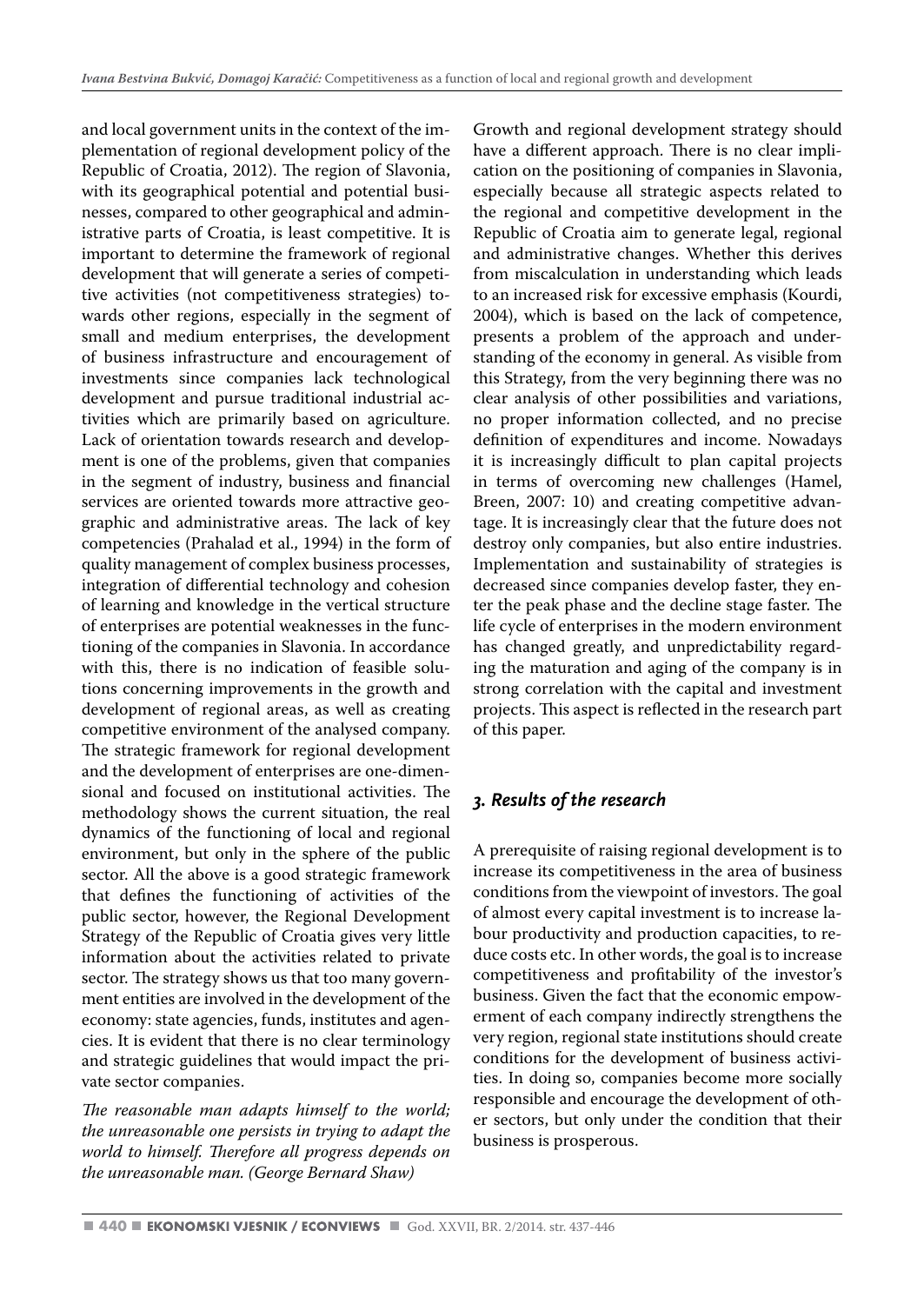The authors conducted a research with the aim to analyse the strength and capabilities of Croatian companies to be leaders of economic growth. Capital projects are essential to the processes of company modernization, increase of profitability and competitiveness that are prerequisites of economic growth. For that reason, in the research whose results are presented in this paper, the authors analysed the strength and capability of Croatian companies for financing and implementation of their capital projects. The research sample consists of companies whose financial position in the year 2012 was analysed trough this research. The companies were sampled by the method of random sampling, with which 5,957 companies were selected. The sample consisted of profit companies that are registered in the Register of the Commercial Court of the Republic of Croatia regardless of their business activity. In the analysed period, the selected companies had a turnover from 25,000.00 EUR to 370,000.00 EUR, so the sample consisted of companies with characteristics of micro to large companies. The average income of the sample achieved in year 2012 was 5 million EUR, with the average number of employees in the same year of 55 employees. The source of information based on which the financial position of companies from the sample was assessed, are annual financial statements published by the Financial Agency - FINA. The sample does not include financial institutions and non-profit organizations. As this base sample includes all the companies, including the companies that are in account blockade, are in bankruptcy or liquidation, or whose losses exceed the value of the share capital, another "better quality" sample was created. The purpose of the secondary sample was to compare it with the results of the "primary sample" analysis and making higher quality conclusions, based on more inputs.

The "better quality" sample consists of companies extracted from the "primary sample", but:

- are not under bankruptcy or liquidation
- are not in account blockade
- have a positive ER.

In this way, the 20% of the "primary sample", or 1,182 of companies were excluded leaving 4,775 companies in the "better quality" sample for comparison of the results with the analysis of the "primary sample". Financial preconditions for company sustainability, financing and implementation of capital projects that are essential to the processes of modernization, increase of profitability and competitiveness are the following:

- Positive net working capital
- Equity ratio minimum 35% of total assets financing
- net profit margin  $> 15\%$
- days payables outstanding aligned with days sales outstanding
- collectible receivables
- Net financial debt / cash flow < 4
- Debt-service coverage ratio (DSCR) > 1.25
- realistic business targets
- investing in the assets in the function of business activity.

 Since the number of companies in the sample was large, the information available from the annual financial statements was analysed. In particular, the parameters of net working capital, equity ratio, net profit margin, and net financial debt compared to cash flow were analysed trough this research. Along with the analysis of the financial position, the results of the research of reality of projections of planned investment projects will be presented. This research was conducted by one of the authors in year 2011 and presented in the doctoral dissertation. The results of research of the financial position and management ability to plan realistic projections of capital investments are the basis for a conclusion about the ability of management in the analysed region to make realistic plans and carry out highquality capital projects.

#### **Analysis of net working capital**

By analysing the structure of assets of the firms included in the sample, it can be seen that long term assets are on average 62% of total assets of the sample. At the same time the equity together with the long term liabilities are, on average below 50% of total assets financing. The inadequate structure of financing long term assets leads to negative net working capital of the analysed "basic sample":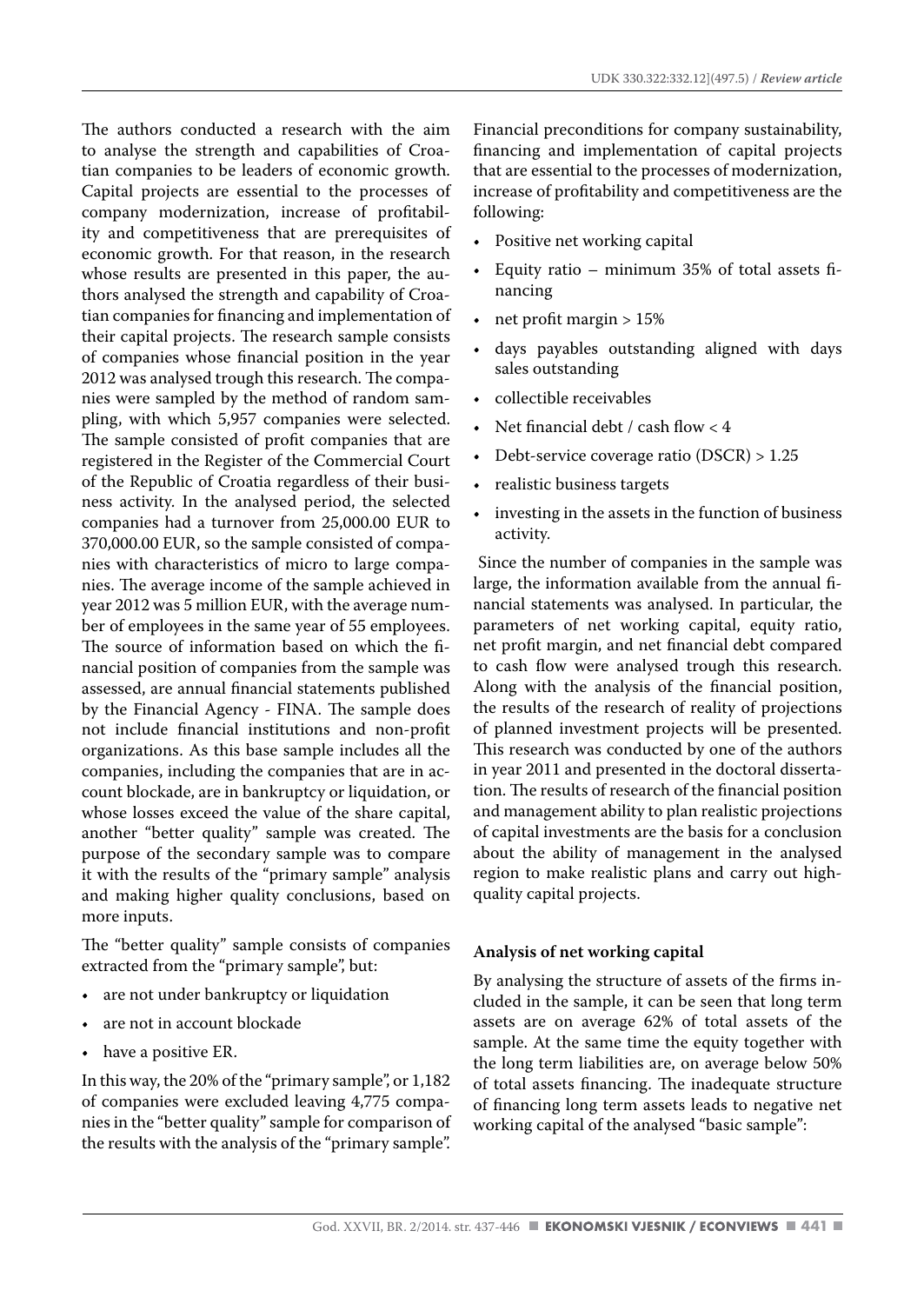| Sample description      | Value   | Working capital |              |
|-------------------------|---------|-----------------|--------------|
|                         |         | 2012            | 2011         |
| basic sample            | Maximum | 496,465         | 417,015      |
|                         | Minimum | $-1,953.291$    | $-1,953.646$ |
|                         | Average | $-913,109$      | 43,438       |
|                         |         |                 |              |
| "better quality sample" | Maximum | 496,465         | 417,015      |
|                         | Minimum | $-1,953.291$    | $-1,953.646$ |
|                         | Average | 2,102           | 2,427        |

|               |  | Table 1 Analysis of the net working capital |  |
|---------------|--|---------------------------------------------|--|
| (in '000 HRK) |  |                                             |  |

*Source: author's calculation*

On the other hand, the "better quality" sample has a positive average net working capital, and from this standpoint, complies with the above mentioned precondition for sustainability of the financial position of the company and conducting the capital investments. It is indicative that the net working capital of both samples in the year 2012 decreased, which can be expected in an even larger amount in the next two years.

#### **Analysis of equity**

By this precondition it was assumed that minimum equity ratio should be at the level of 35% of total financing of the company to ensure a sustainability of the financial position and lower vulnerability to negative market conditions. By analysing both samples it was found that average equity ratio of the basic sample is negative with 23%. That means that a significant portion of companies from the sample have accumulated losses that exceed their share capital. That refers to more than 16% of the companies in the basic sample, which have a negative equity ratio, thus affecting the average size of the entire sample. On the other hand, the "better quality" sample, which consists of companies that have a positive equity ratio, that are not in account blockade or under bankruptcy or liquidation, has an average equity ratio of satisfactory 39%, which is above the defined minimum of 35% of own capital invested in the company. Another issue is the actual quality of the documented equity and whether its value is realistically determined and recorded in the business books of the analysed companies.

#### **Analysis of net profit margin**

By this precondition it was assumed that minimum net profit margin should be over 15% to ensure sustainability of the financial position. The average net profit margin of the basic sample in the year 2012 was 22%, which includes all companies of the sample together with extreme results with net profit margin of 100%, or multiple negative values. In the "better quality" sample the achieved net profit margin in the year 2012 was also negative with -2%. The reason for the negative profitability is a long term crises in Croatia that evolved into depression, with continuous drop in employment and consumption. In such an environment, companies are reducing their margins with the aim of maintaining the minimum sales, and keeping of business.

#### **Analysis of gap between days payables outstanding and days sales outstanding**

By this precondition it was assumed that at least a minimum positive GAP of days payables outstanding and days sales outstanding should be maintained for preserving the liquidity. Clearly, without dividing the sample by the industries, it is questionable what the recommended levels for this precondition are. Regardless of the above, every company must take into account the dynamics of debt collection and payment of obligations towards its suppliers, with the objective of maintaining a minimum liquidity. By the analysis of the results of calculating the average gap between days payables outstanding and days sales outstanding, it was determined that the basic sample in the year 2012 had a negative average GAP of -35 days. In the same year the "better quality" sample achieved a positive GAP of 38 days,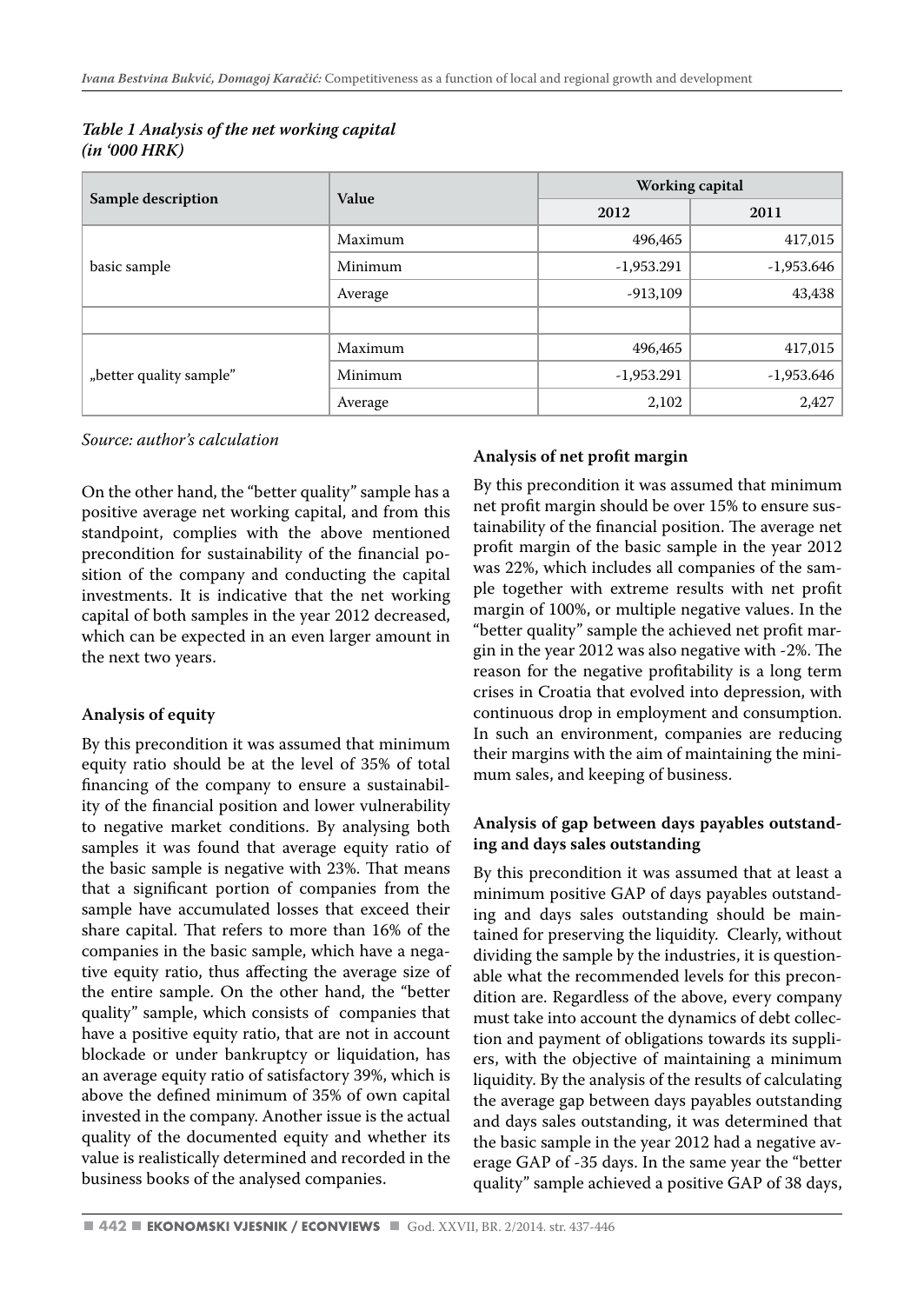which leaves, depending on the concrete industry, a rather sound period and to finance inventories.

#### **Analysis of net financial debt / cash flow**

By this precondition it was assumed that net financial debt in comparison of cash flow of the analysed company should not be higher than 4 in order to ensure sustainability of the financial position of the company. By analysing the basic sample it was determined that average indicator of net financial debt compared to cash flow is significantly higher than the minimum standard, and is on the level of 30.39%. More than 45% of the sample had an unsatisfactory level of this indicator, and the rest of 55% had an indicator of net financial debt compared to cash flow of less than 4. The "better quality" sample in the same time had a much better position, though still above the minimum required parameters, with 5.46%. In this sample, 62% of the companies have an acceptable level of this indicator. From these results it can be concluded that the basic sample has a high volatility of the results of this indicator, and that a small number of companies recorded extreme values that affect the average size. The standard deviation of the basic sample is a high 573.5, and the standard deviation of the "better quality" sample is 11.1.

**Presentation of the results of the research of reality of projections of planned investment projects**

From the presented results, it can be concluded that investors in their project proposals projected the level of operating income fairly well, but significant differences were visible in the projections of profitability. The realized EBITDA was 21.7% lower than planned. Also, net profit margin is 47.9% lower than planned by the capital project proposals.

#### *4. Conclusion*

BThis paper is based on the multidimensional overview of the potentials of SMEs in the regional environment, emphasizing the collision with the Croatian legislation and strategic investment concepts. In the investment strategies there is no category for regional development that reflects the economy, although in the meantime new law on regional development has been adopted. There is a lack of economic and investment framework of a wider scope, rather than the current one, focusing solely on the activities of the public sector. The fact is that management structures in Croatia generally have a problem with crisis management. The question remains whether competitiveness management in the current environment should be the task only of companies, or if positive investment climate should be managed by the regulator.

 In the period of long term economic crisis that can be characterized by depression, it was shown that the introduction of the current state measures in accordance with direct and indirect interventions further weakened the power of the private and business sector. As a result of long term crisis, the majority of companies became too weak for implementing high quality capital projects.

#### *Table 2 Reality of projections of planned investment projects*

|                                                                 | Av. operating income<br>(in 000 EUR) | Av. EBITDA<br>(in 000 EUR) | Average net profit<br>margin |
|-----------------------------------------------------------------|--------------------------------------|----------------------------|------------------------------|
| Average planned values                                          | 2.247                                | 859                        | 40.15%                       |
| Realized values                                                 | 2.307                                | 706                        | 27.15%                       |
| Variations in average planned value<br>from the realized values | $+2.60%$                             | $-21.70\%$                 | $-47.90\%$                   |

*Source: unpublished doctoral dissertation; Bestvina Bukvić, I. (2012). "Utjecaj rizika na ocjenu opravdanosti investicijskih projekata u poljoprivredi"*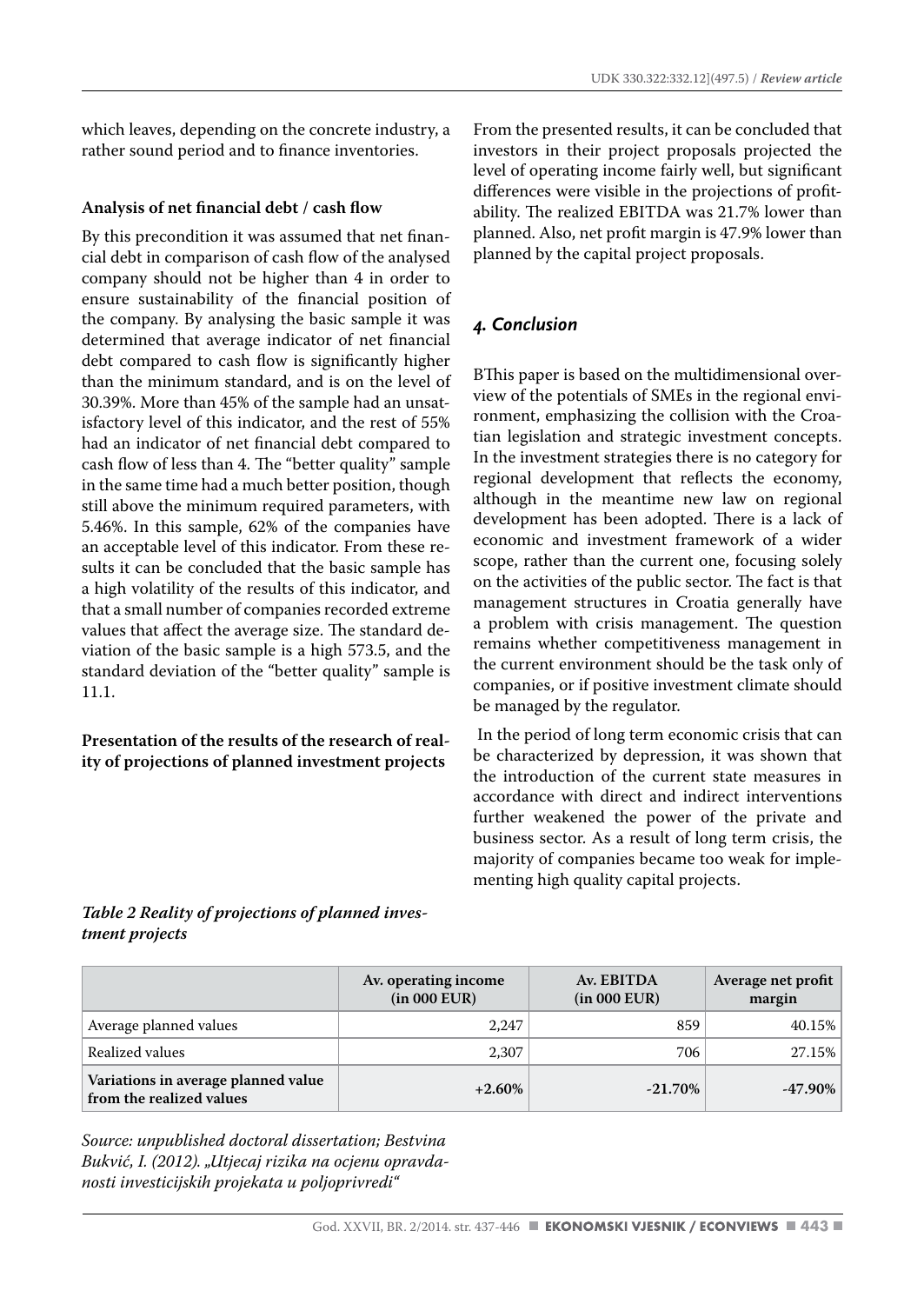Companies that rationally managed the generated net profit in a period of prosperity, mainly still have a solid balance sheet structure, but generally the profitability of business is decreasing. On the example of Slavonia, it was shown that capital project proposals have been too optimistic in terms of expected profitability of the planned projects. On the other hand, with regard to the improvement and further development of the economic environment and competitiveness of SMEs in Croatia, our research indicates that strategic frameworks should be more strongly directed towards the SMEs. Particularly, strategic decisions should be focused on strengthening of the business sector, in terms of specific legislation, strategic documents and the improvement of the effectiveness of financial management. Investment projects impact company development and profitability, indirectly boosting the productivity, employment, and living standard, which is of special interest of any government. The real and the public sectors, as well as the academic structures should be involved in finding adequate measures to improve both the entrepreneurial environment and managerial skills in companies.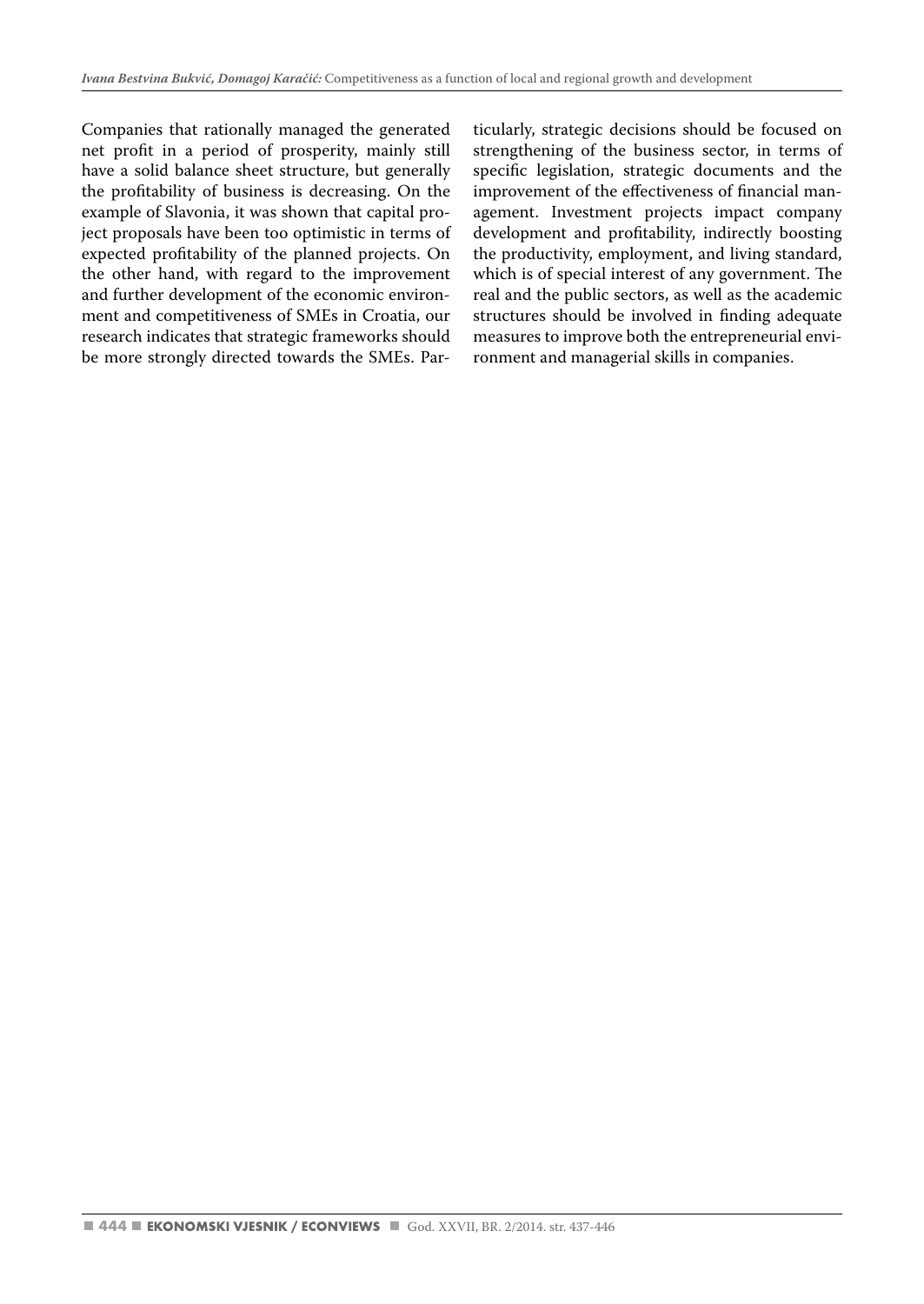#### **References**

- 1. Bestvina Bukvić, I. (2012). Utjecaj rizika na ocjenu opravdanosti investicijskih projekata u poljoprivredi, Doctoral dissertation, Osijek.
- 2. Hamel, G.; Breen, B. (2009). Budućnost menadžmenta, Harvard Business Press, Mate: Zagreb.
- 3. Hurrel, A., Woods, N. (2000), "Globalization and Inequality", The New Political Economy of Globalization, Vol. 2, Cheltenham: Edward Elgar.
- 4. EUROPE 2020, A strategy for smart, sustainable and inclusive growth, (2010). Available at: http:// ec.europa.eu/europe2020/index\_hr.htm, (Accessed on: September 18, 2014)
- 5. Kourdi, J. (2004). Poslovna strategija, Zagreb: Masmedia.
- 6. Ocjena sustava strateškog planiranja i mogućnosti financiranja razvoja županija i lokalnih jedinica u kontekstu provođenja politike regionalnog razvoja Republike Hrvatske, (2012). Available at: http:// www.mrrfeu.hr/UserDocsImages/Regionalni%20razvoj/Ocjena%20sustava%20strate%C5%A1kog%20 planiranja%20i%20mogu%C4%87nosti%20financiranja%20razvoja%20%C5%BEupanija%20i%20lokalnih%20jedinica%20u%20kontekstu%20provo%C4%91enja%20politike%20regionalnog%20razvoja%20 RH.pdf (Accessed on: September 15, 2014)
- 7. Prahalad, C. K., Fahey, L. and R., Robert, M. (1994). A Strategy for Growth: The Role of Core Competencies in the Corporation, Harvard Business Review.
- 8. Proračunski vodič za građane, (2003). Available at: http://www.ijf.hr/proracunski/pojmovnik.pdf (Accessed on: September 14, 2014)
- 9. Strategija regionalnog razvoja Republike Hrvatske 2011. 2013., (2010). Available at: http://www.mrrfeu.hr/UserDocsImages/STRATEGIJA\_REGIONALNOG\_RAZVOJA.pdf (Accessed on: September 20, 2014)
- 10. Zakon o poticanju investicija i unapređenju investicijskog okruženja, (2012). Available at: http:// narodne-novine.nn.hr/clanci/sluzbeni/2012\_10\_111\_2391.html (Accessed on: September 20, 2014)
- 11. Zakon o strateškim investicijskim projektima Republike Hrvatske, (2013). Available at: http://www.zakon.hr/z/681/Zakon-o-strate%C5%A1kim-investicijskim-projektima-Republike-Hrvatske (Accessed on: September 20, 2014)

#### **(Endnotes)**

\* The paper was presented at the 35th Symposium Osijek – Pforzheim held at the Faculty of Economics in Osijek 16-17 October 2014